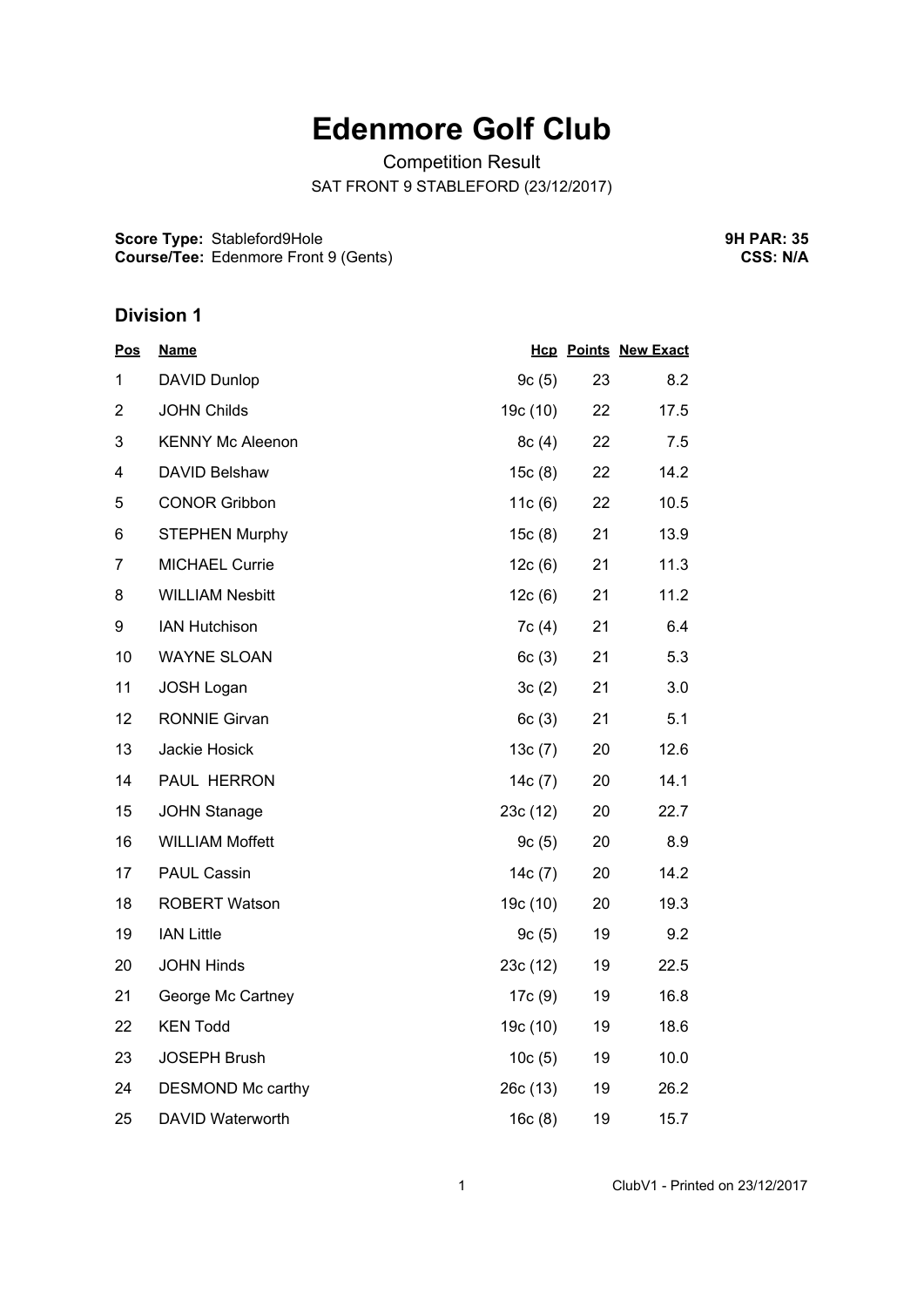**Score Type: Course/Tee:** Stableford9Hole Edenmore Front 9 (Gents)

## **Division 1**

| Pos | <b>Name</b>             |           |    | <b>Hcp Points New Exact</b> |
|-----|-------------------------|-----------|----|-----------------------------|
| 26  | <b>RAYMOND Craig</b>    | 12c(6)    | 19 | 12.4                        |
| 27  | <b>TONY Campbell</b>    | 12c(6)    | 19 | 11.8                        |
| 28  | <b>ROGER Erwin</b>      | 3c(2)     | 19 | 2.8                         |
| 29  | <b>BRENDAN JAMISON</b>  | 11 $c(6)$ | 19 | 11.4                        |
| 30  | <b>GLENN Robb</b>       | 12c(6)    | 19 | 12.4                        |
| 31  | <b>DAMIEN Mullan</b>    | 20c(10)   | 18 | 19.7                        |
| 32  | <b>NIALL Moore</b>      | 10c(5)    | 18 | 9.5                         |
| 33  | <b>Trevor Kennedy</b>   | 16c(8)    | 18 | 16.0                        |
| 34  | <b>BARRY Mc carthy</b>  | 13c(7)    | 18 | 12.7                        |
| 35  | <b>JACKIE Gilliland</b> | 14c(7)    | 18 | 14.3                        |
| 36  | <b>FRANK Mc cracken</b> | 12c(6)    | 18 | 12.1                        |
| 37  | <b>ALAN Patterson</b>   | 13c(7)    | 18 | 12.6                        |
| 38  | <b>AARON Smiley</b>     | 13c(7)    | 18 | 12.9                        |
| 39  | <b>JIM Uprichard</b>    | 7c(4)     | 18 | 6.9                         |
| 40  | Roger Moody             | 15c(8)    | 18 | 14.9                        |
| 41  | <b>PAUL Bradley</b>     | 7c(4)     | 18 | 7.0                         |
| 42  | <b>PHILLIP Hughes</b>   | 16c(8)    | 17 | 15.5                        |
| 43  | <b>SEAN Magill</b>      | 17c(9)    | 17 | 17.0                        |
| 44  | <b>MERVYN Nicholson</b> | 21c(11)   | 17 | 21.2                        |
| 45  | Louis Eyres             | 11 $c(6)$ | 17 | 11.4                        |
| 46  | <b>STEPHEN Fletcher</b> | 21c(11)   | 17 | 21.3                        |
| 47  | <b>SAM Mc connell</b>   | 15c(8)    | 17 | 15.3                        |
| 48  | <b>BRIAN Clenaghan</b>  | 24c (12)  | 17 | 24.0                        |
| 49  | <b>PAUL Fleming</b>     | 12c(6)    | 17 | 11.9                        |
| 50  | <b>CRAIG Mc Veigh</b>   | 18c(9)    | 17 | 17.6                        |
| 51  | Dale Mc Intyre          | 4c(2)     | 17 | 3.6                         |
| 52  | PAUL J. Thompson        | 19c (10)  | 17 | 18.6                        |
| 53  | <b>KEITH Robinson</b>   | 16c(8)    | 16 | 15.7                        |
| 54  | <b>STEPHEN Baine</b>    | 10c(5)    | 16 | 10.2                        |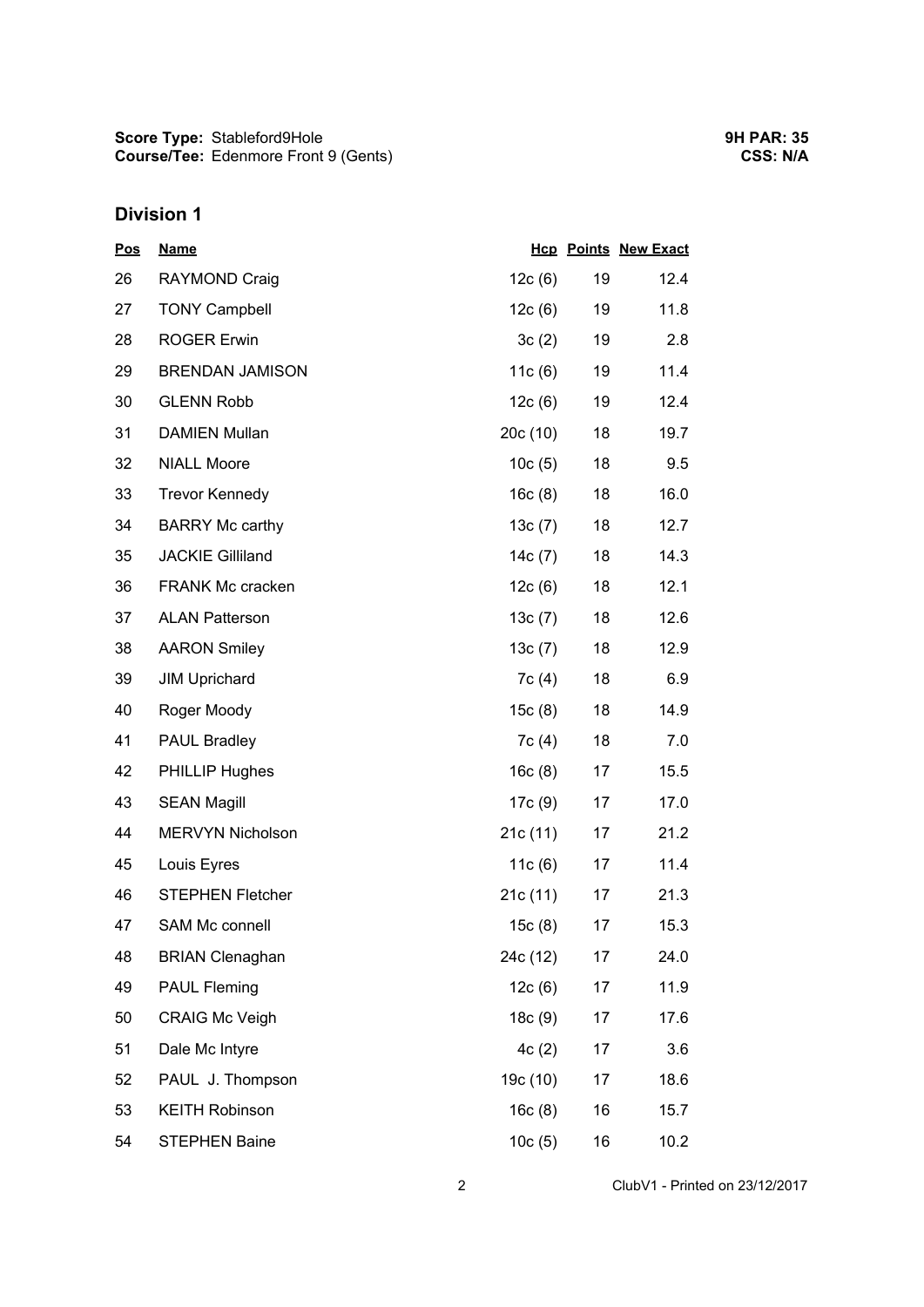**Score Type: Course/Tee:** Stableford9Hole Edenmore Front 9 (Gents)

## **Division 1**

| <u>Pos</u> | <b>Name</b>              |           |        | <b>Hcp Points New Exact</b> |
|------------|--------------------------|-----------|--------|-----------------------------|
| 55         | <b>COLIN Mathewson</b>   | 22c(11)   | 16     | 22.0                        |
| 56         | <b>HERBIE Boomer</b>     | 26c(13)   | 16     | 25.9                        |
| 57         | <b>JOHN Graham</b>       | 20c(10)   | 16     | 19.7                        |
| 58         | <b>JAMES Scott</b>       | 8c(4)     | 16     | 7.5                         |
| 59         | DEAGLAN O'hagan          | 4c(2)     | 16     | 3.6                         |
| 60         | <b>WILLIAM Grant</b>     | 11 $c(6)$ | 16     | 10.7                        |
| 61         | <b>PATRICK Agnew</b>     | 4c(2)     | 16     | 4.2                         |
| 62         | <b>TOM Crooks</b>        | 10c(5)    | 16     | 9.9                         |
| 63         | <b>Steven Eyres</b>      | 2c(1)     | 16     | 2.3                         |
| 64         | Gerard Magee             | 12c(6)    | 16     | 12.0                        |
| 65         | <b>RICHARD Swain</b>     | 11 $c(6)$ | 15     | 11.0                        |
| 66         | PAUL Mc kay              | 13c(7)    | 15     | 13.2                        |
| 67         | Ian Hamilton             | 16c(8)    | 15     | 16.3                        |
| 68         | <b>JOHN Hart</b>         | 21c(11)   | 15     | 21.3                        |
| 69         | PAT Cushnahan            | 19c (10)  | 15     | 19.3                        |
| 70         | <b>ALAN Boomer</b>       | 14 $c(7)$ | 15     | 14.3                        |
| 71         | <b>WILLIAM Robinson</b>  | 28c (14)  | $15\,$ | 27.8                        |
| 72         | <b>STEPHEN Cummings</b>  | 6c(3)     | 15     | 6.4                         |
| 73         | Jonathan Mc gahey        | 15c(8)    | 14     | 15.0                        |
| 74         | <b>EDWARD Moulds</b>     | 12c(6)    | 14     | 11.6                        |
| 75         | <b>MARTIN Mc clinton</b> | 16c(8)    | 14     | 16.1                        |
| 76         | <b>GERWYN Young</b>      | 10c(5)    | 14     | 10.2                        |
| 77         | DAVID Finlayson          | 2c(1)     | 14     | 1.5                         |
| 78         | <b>JOHN Boyles</b>       | 8c(4)     | 14     | 7.7                         |
| 79         | <b>SEAN Mc cabe</b>      | 12c(6)    | 13     | 12.2                        |
| 80         | <b>GLENN Herdman</b>     | 14c(7)    | 13     | 14.3                        |
| 81         | <b>STEPHEN Hylands</b>   | 6c(3)     | 12     | 5.6                         |
| 82         | <b>SEAN MC KEGNEY</b>    | 25c (13)  | 12     | 24.5                        |
| 83         | <b>STEPHEN Andrews</b>   | 6c(3)     | 12     | 6.1                         |